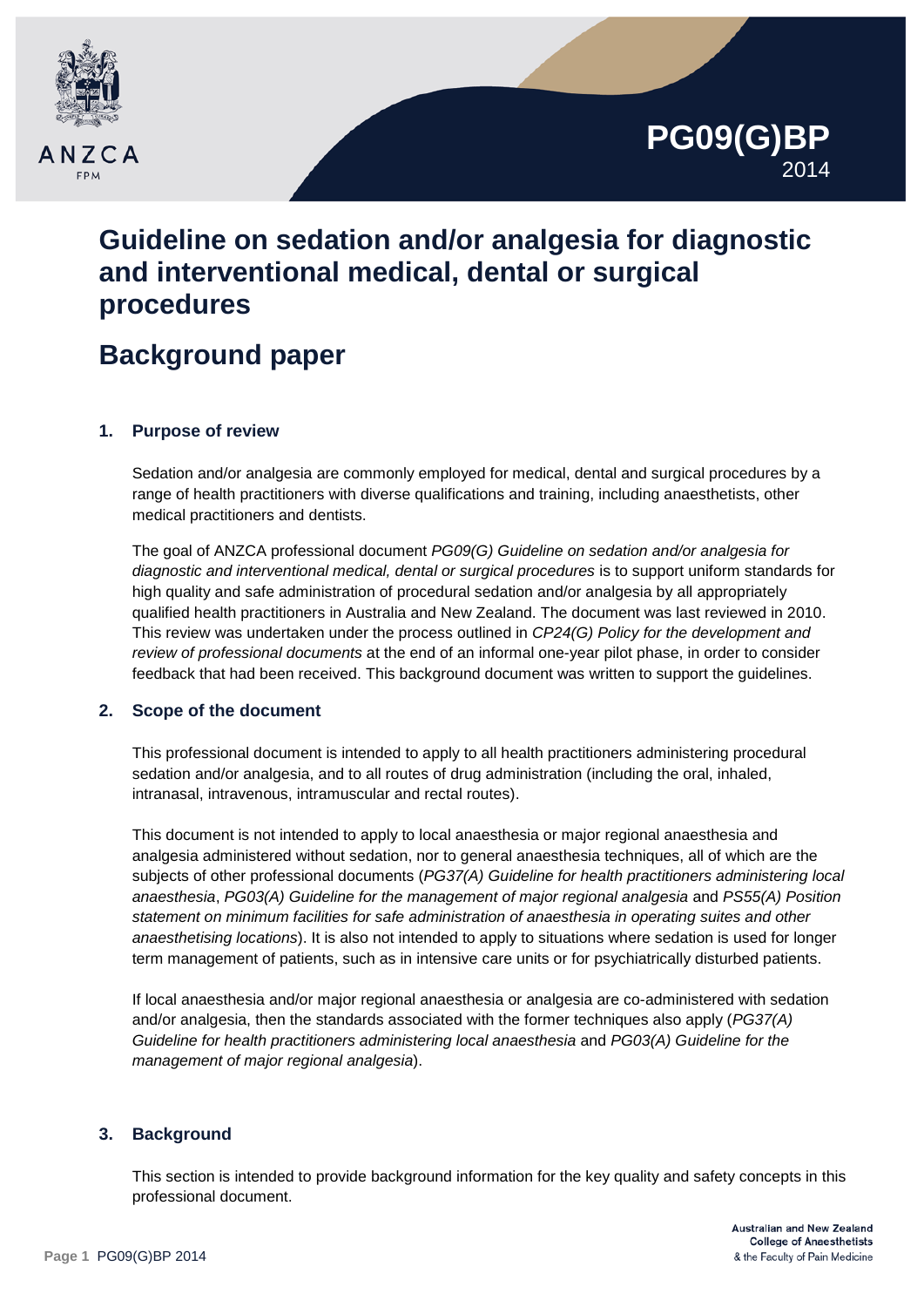#### **3.1 Personnel for sedation and/or analgesia**

Sedative drugs are administered to facilitate diagnostic and interventional procedures by medical practitioners from many specialties, including anaesthesia, pain medicine, surgery, emergency medicine, intensive care medicine, radiology, gastroenterology and other sub-specialties of internal medicine. Dentists also engage in the practice of procedural sedation and/or analgesia. While anaesthetists are the acknowledged experts in procedural sedation and/or analgesia, it is impossible and unnecessary for anaesthetists to administer all procedural sedation and/or analgesia in Australia and New Zealand. For this reason, *PG09(G)* is designed to promote high standards of training and practice for *all* medical and dental practitioners who administer procedural sedation and/or analgesia. To this end, since the original promulgation of *PG09(G)* in 1984, ANZCA has engaged in a process of co-badging of *PG09(G)* with other medical and dental colleges and specialist societies.

#### **3.2 The use of propofol for sedation and/or analgesia**

Propofol is the drug of choice of anaesthetists who administer sedation for endoscopy in Australia and New Zealand.1 Propofol is also in widespread use by non-anaesthetist medical and dental practitioners. There is evidence that outcomes are no different (or even safer) when nonanaesthetists administer propofol rather than benzodiazepines for sedation.2 Therefore, *PG09(G)* accommodates the use of propofol by non-anaesthetists under an agreed set of principles:

- 3.2.1 Propofol must only be administered by a medical or dental practitioner other than the proceduralist.
- 3.2.2 Medical and dental practitioners, who are not anaesthetists or other trained and credentialed medical practitioners practising within their scope of practice, must only target conscious sedation when using propofol (or any other sedative or analgesic drug).
- 3.2.3 All medical and dental practitioners who wish to administer sedation must be trained in sedation and have resuscitation and airway skills.

#### **3.3 Patient assessment**

The section dealing with patient assessment is commensurate with *PG07(A) Guideline on preanaesthesia consultation and patient preparation*.

#### **3.4 Depth of sedation and/or analgesia**

The continuum of sedative/hypnotic drug effect extends from conscious sedation through deeper sedation to general anaesthesia. $3$  Regardless of the sedative and/or analgesic agent used, *PG09(G)* specifically limits the practice of medical and dental practitioners who are not anaesthetists, or other trained and credentialed medical practitioners practising within their scope of practice, to conscious sedation in healthy patients, because of the inherent risks in deeper sedation and general anaesthesia. These risks include airway obstruction, respiratory depression and cardiovascular instability. If deep sedation or general anaesthesia is desired or required, then an anaesthetist, or another appropriately trained and credentialed medical specialist within his/her scope of practice, must be present. ANZCA has full agreement on this principle from the co-badgers of the document.

#### **3.5 Patient co-morbidity**

Patients with significant co-morbidities, such as those classified as American Society of Anesthesiologists' physical status 3, are at higher risk of complications during sedation and/or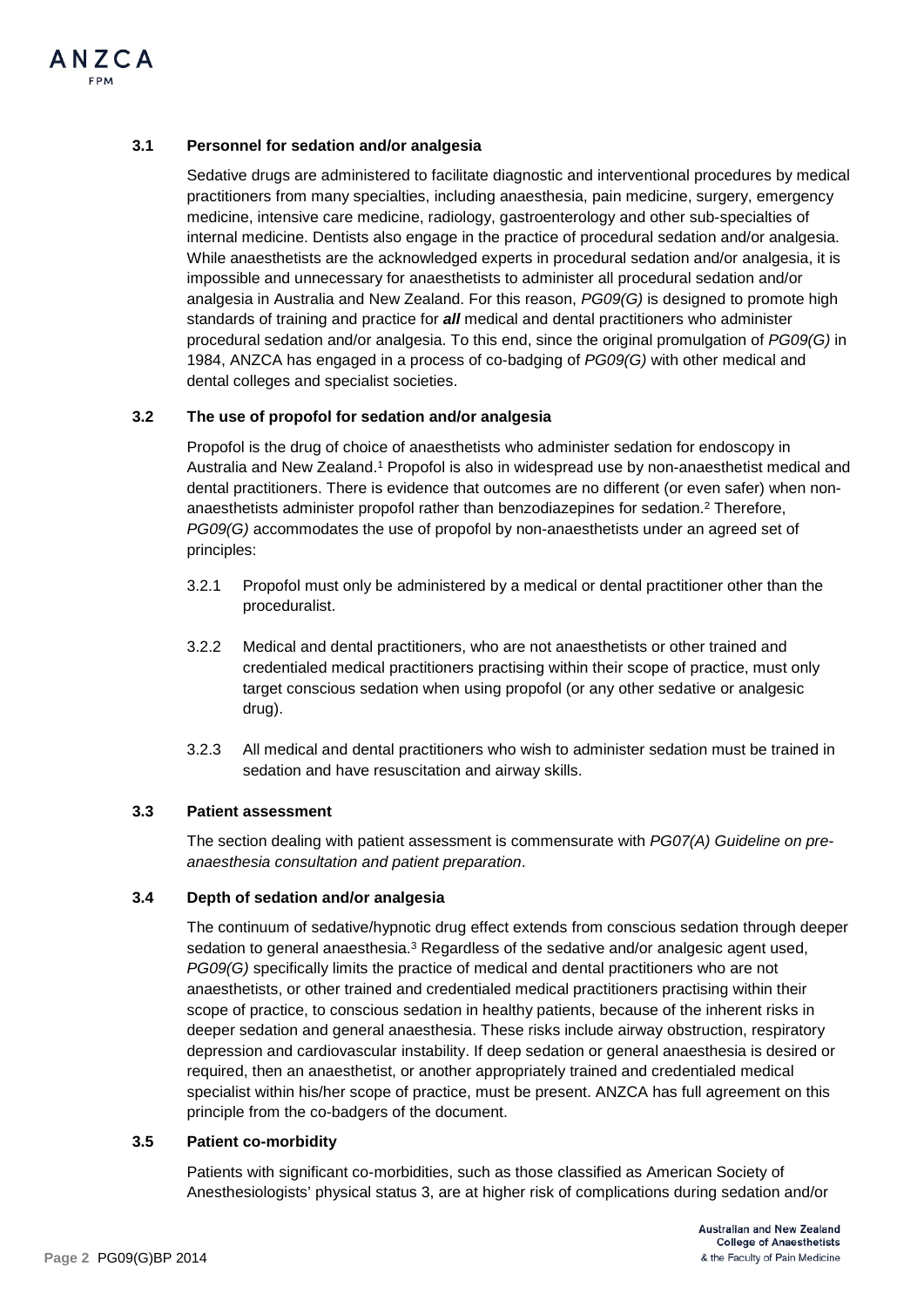

analgesia than healthier patients. $3 \text{ In addition, these patients may transition from conscious}$ sedation to deeper levels of sedation or general anaesthesia after lower doses of sedative and/or analgesic drugs than healthier patients. For this reason, a suitably trained and credentialed medical or dental practitioner must be exclusively available to administer sedation to these patients and the exclusive availability of an assistant to this practitioner is recommended. For patient at high risk, such as those with severely limiting co-morbidities (who are commonly classified as ASA physical status 4-5) and those requiring endotracheal intubation to prevent aspiration of gastric contents, an anaesthetist or another appropriately trained and credentialed medical specialist within his/her scope of practice, must be present. ANZCA has full agreement on this principle from the co-badgers of the document.

#### **4. Summary**

Sedation and/or analgesia are commonly employed for medical, dental and surgical procedures by medical and dental practitioners. The goal of this revised document is to support uniform standards for the administration of sedation and/or analgesia for medical, dental and surgical procedures by medical and dental practitioners in Australia and New Zealand.

#### **Related ANZCA documents**

PG03(A) Guideline for the management of major regional analgesia

PG07(A) Guideline on pre-anaesthesia consultation and patient preparation

PG18(A) Guideline on monitoring during anaesthesia

PS26(A) Position statement on informed consent for anaesthesia or sedation

PG37(A) Guideline for health practitioners administering local anaesthesia

PS55(A) Position statement on minimum facilities for safe administration of anaesthesia in operating suites and other anaesthetising locations

#### **References**

- 1. Padmanabhan U, Leslie K. Anaesthetists' practice of sedation for colonoscopy. Anaesth Intensive Care 2008;36:436-41.
- 2. Qadeer MA, Vargo JJ, Khandwala F, Lopez R, Zuccaro G. Propofol versus traditional sedative agents for gastrointestinal endoscopy; a meta-analysis. Clinical Gastroenterology and Hepatology 2005;3(11):1049- 1056.
- 3. American Society of Anesthesiologists Task Force on Sedation and Analgesia by Non-Anesthesiologists. Practice guidelines for sedation and analgesia by non-anesthesiologists. Anesthesiology 2002;96(4):1004-17.

#### **Document development group**

The core group responsible for development of this professional document was:

Professor Barry Baker (chair), FANZCA, FCICM, AM, Dean of Education and Executive Director of Professional Affairs

Professor Kate Leslie, FANZCA, Councillor

Dr Peter Roessler, FANZCA, Director of Professional Affairs (Professional Documents)

Dr Joanna Sutherland, FANZCA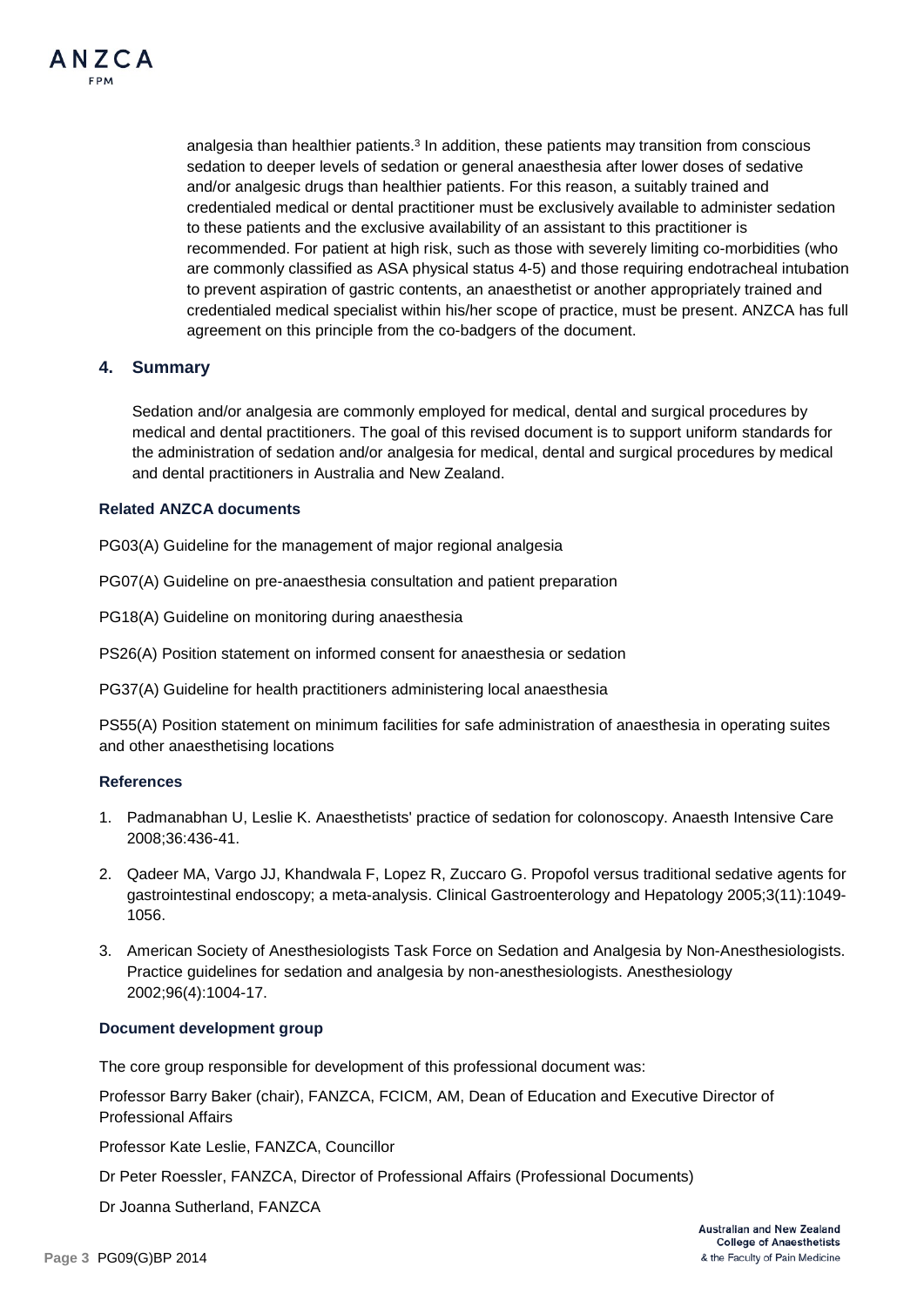

Dr Tracey Tay, FANZCA In addition, the following were consulted: ANZCA regional and national committees Faculty of Pain Medicine Board Faculty of Pain Medicine regional committees ANZCA Trainee Committee Airway Management Special Interest Group (SIG) Day Care Anaesthesia SIG Obstetric Anaesthesia SIG Regional Anaesthesia SIG Rural SIG Simulation and Skills Training SIG Trauma SIG Ms Brigid Borlase, Senior Policy Adviser, New Zealand Ms Rebecca Conning, Senior Policy Adviser Australasian College for Emergency Medicine College of Intensive Care Medicine of Australia and New Zealand Gastroenterological Society of Australia Royal Australasian College of Dental Surgeons Royal Australasian College of Surgeons Royal Australian and New Zealand College of Psychiatrists Royal Australian and New Zealand College of Radiologists